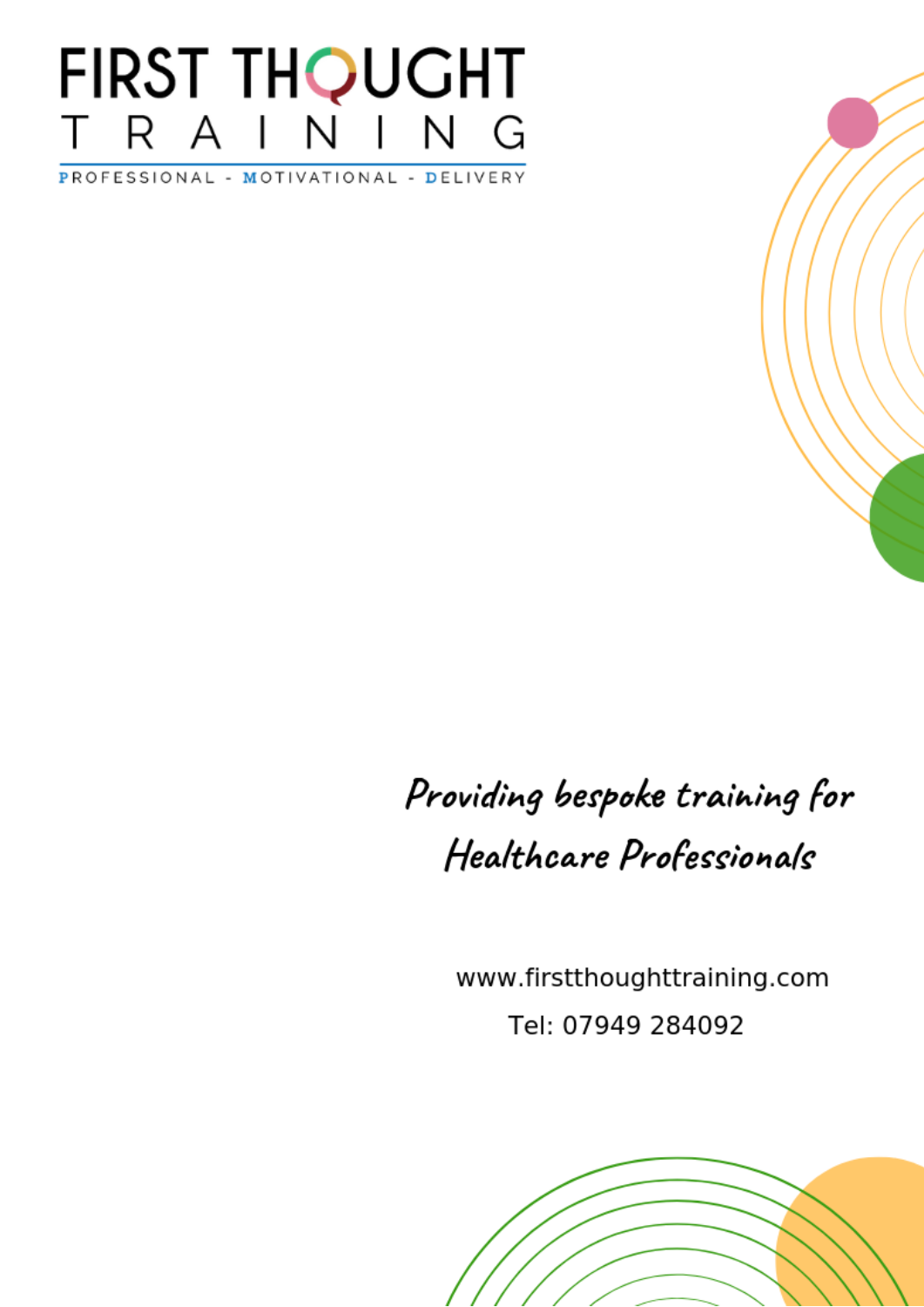

# **Course Directory -New Courses for 2022**

|    | 1. Cultural Competence                              | Page 3      |
|----|-----------------------------------------------------|-------------|
| 2. | Medical Appraiser- Upskilling and Coaching          | Page 4      |
|    | 3. Principles- Quality Improvement Projects         | Pages 5-6-7 |
|    | 4. Finding Personal Balance and Empowering Patients | Page 8      |
|    | 5. Wellbeing, Self-Compassion and Self Care         | Pages 9-10  |
|    | 6. Facilitation Skills                              | Pages 11-12 |
|    | 7. Reflection and Reflective Writing                | Pages 13-14 |
|    | 8. Breaking Bad News                                | Pages 15-16 |
|    | 9. Self Expression                                  | Page 17     |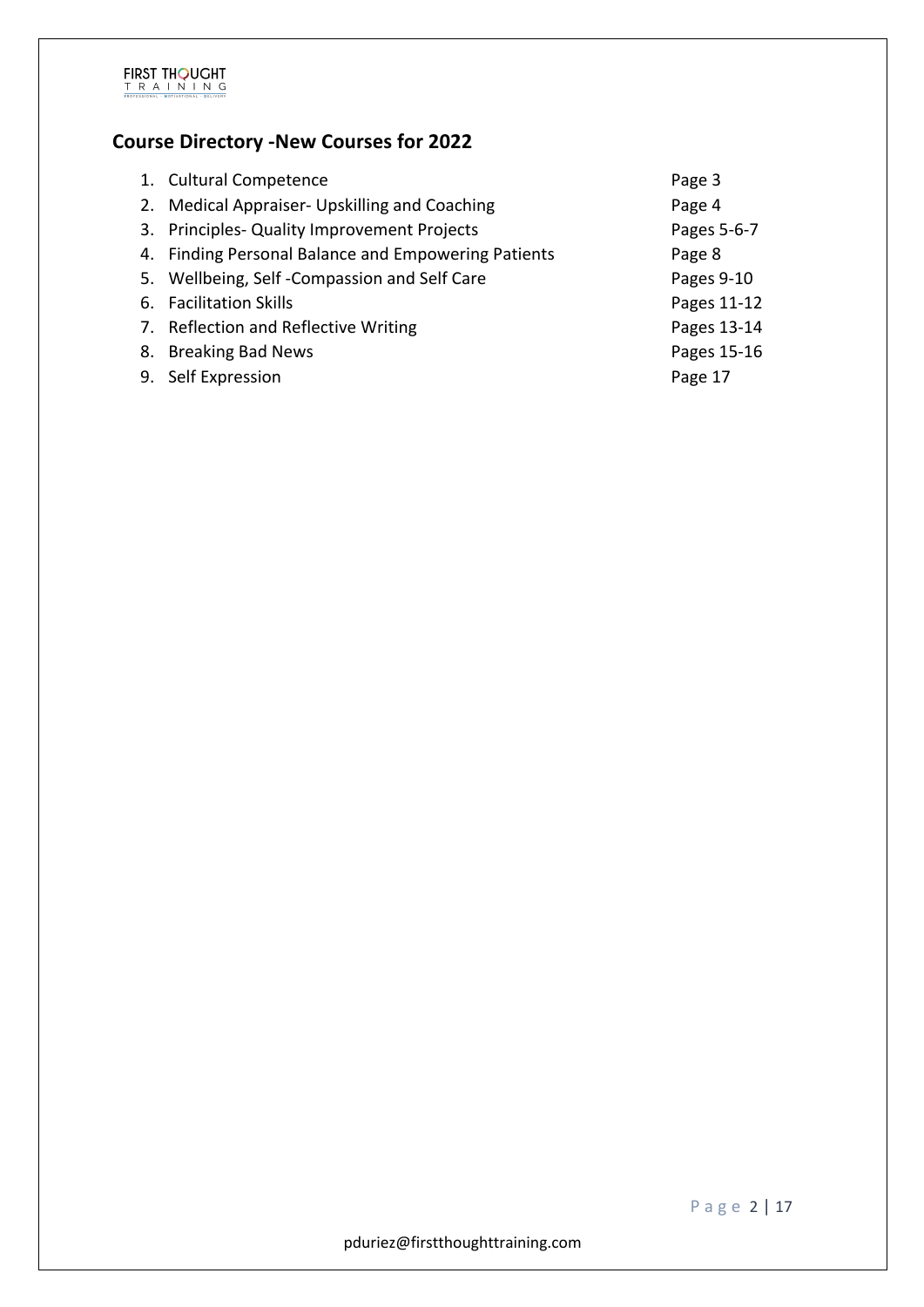# **Cultural Competence**

#### **Number of Days: Half a day (2.5 hours) CPD Points: 3**

**Programme Introduction:** The NHS is a culturally diverse workforce, bringing skills and expertise from across the globe to keep our nation healthy. Differences in backgrounds and upbringings can result in varying ways of perceiving the world, as well as differing behaviours and communicating styles. These differences can – on occasion – cause confusion, hurt, and even conflict within the work environment.

The aim of this programme is to explore culture's influence on perceptions, behaviours and communication styles. Developed for Educators, this workshop will enable delegates to improve their cross-cultural understanding and communication, to improve workplace harmony and effectiveness.

### **Learning Outcomes - At the end of this programme, the delegate can:**

- $\triangleright$  Explain Hofstede's 6 dimensions of culture and be able to apply this knowledge
- $\triangleright$  Describe the difference between Passive / Assertive / Aggressive
- $\triangleright$  Describe the 3 steps of questioning to apply when seeking to understand behaviours
- $\triangleright$  Give feedback using the Situation, Behaviour, Impact model
- $\triangleright$  Structure a request in a clear (unambiguous) and motivational manner

#### **The Programme Includes**

- $\triangleright$  Introduction, Learning Outcomes and Personal Objectives
- $\triangleright$  Cross-cultural background and diversity within the NHS
- $\triangleright$  Hofstede's six Dimensions of Culture; their common characteristics and impact
	- $\checkmark$  Focus on elements that most commonly cause issues between NHS staff
- $\triangleright$  The use of questioning to understand what is driving behaviours of trainees
- $\triangleright$  Using the Situation, Behaviour, Impact Model to deliver feedback
	- $\checkmark$  Identifying & structuring the relevant information ahead of the conversation
	- $\checkmark$  Reducing stress before entering into a potential conflict conversation
- $\triangleright$  Definition of Assertiveness, and how to apply this in an educational situation
- $\triangleright$  How to give an unambiguous request for changes in behaviour to a trainee
- $\triangleright$  Reflection and Learning Journal
- $\triangleright$  Course Close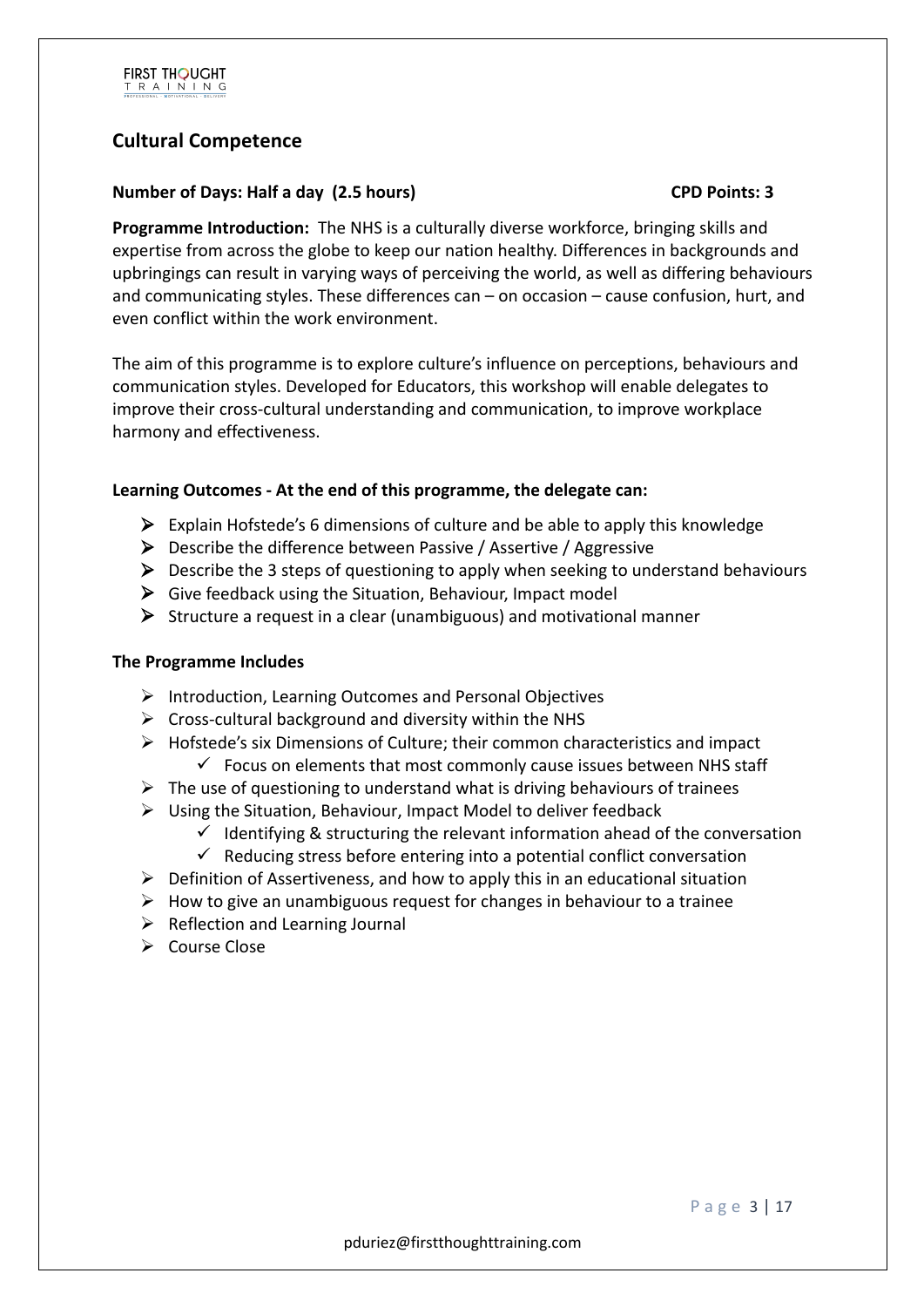# **Medical Appraiser Upskilling and Coaching:**

#### **Duration: 1 day 6 CPD points**

**Programme Introduction**: This one-day programme provides an example of a practical approach to appraiser training and skills development. It is specifically designed to ensure that appraisers are reminded of core elements required as NHS Appraiser's. It will continue the process of developing skills in individuals and allow them to continue as first-class appraisers.

### **Learning Outcomes: At the end of the programme, the delegate will be:**

- $\triangleright$  Reminded of the core principles and processes underpinning medical appraisal for revalidation and explain 4 of each
- $\triangleright$  Confident about their own skills in delivering and writing up an effective medical appraisal for revalidation for a colleague listing 4 skills.
- $\triangleright$  Developing an understanding of the importance of at least 3 key communication skills when conducting an appraisal
- $\triangleright$  Able to review their own organisational competencies and develop appraisal schedules for doctors, using 3 principles
- $\triangleright$  Able to link PDP's with CPD requirements and Job plans (where required) and name 3 connections.

#### **The Programme Includes:**

Introduction, collecting delegate expectations, explanation of agenda

- $\triangleright$  Medical Appraisal a reminder of the Process
- $\triangleright$  What skills does an appraiser need?
- $\triangleright$  Required qualities and characteristics of an Appraiser
- $\triangleright$  Active Listening techniques
- $\triangleright$  A reflective process and what an appraiser will seek
- $\triangleright$  Questioning Skills:
	- Motivational interviewing
	- Coaching and what makes a good coach?
	- Questioning techniques
	- Giving and Receiving Feedback
	- Handling unexpected or serious concerns that arise during the appraisal discussion

Close, check expectations and reflect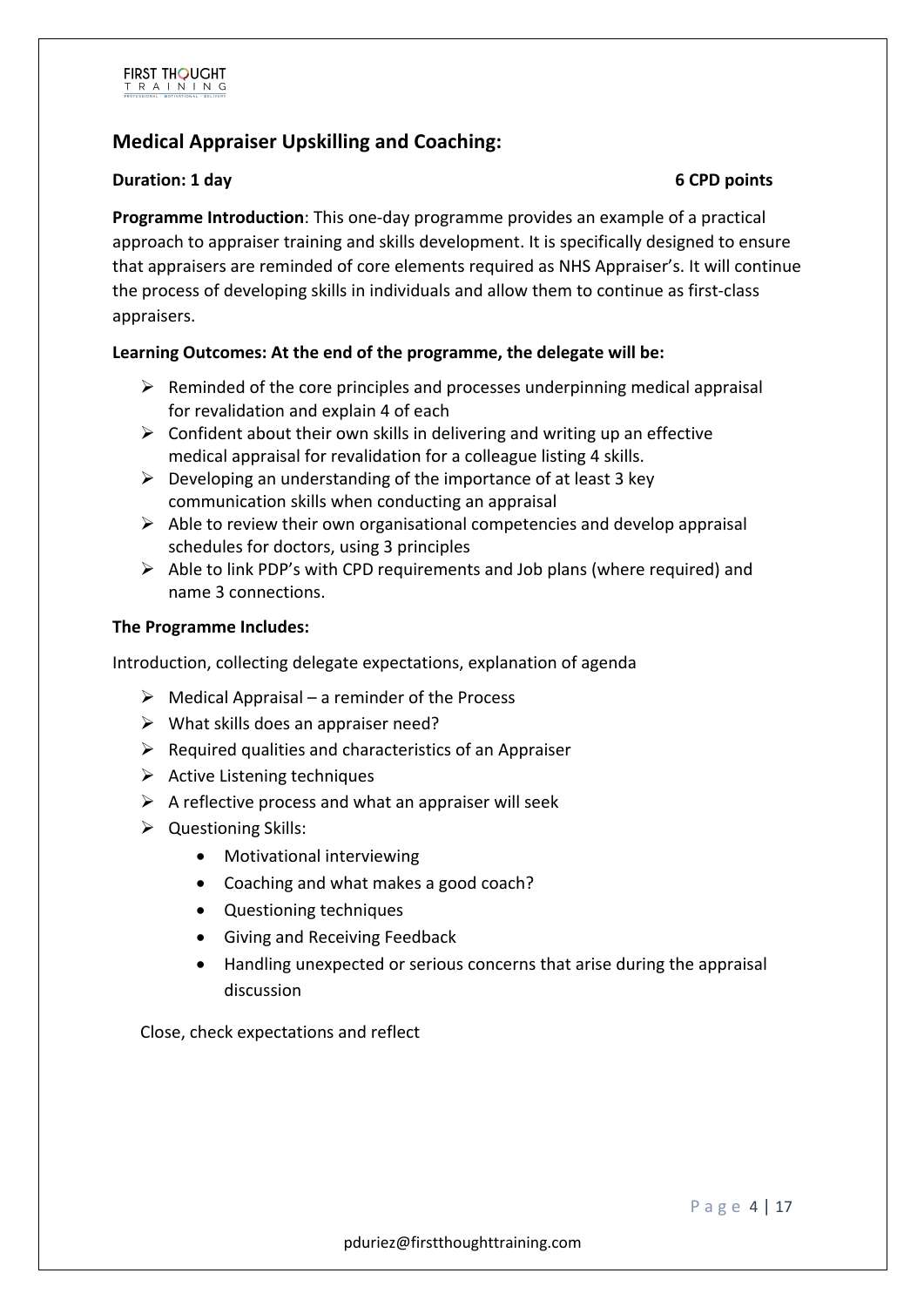# **Principles of Quality Improvement Projects**

#### **Duration: 1 day (2 days if linked with QI in action) 6/12 CPD Points**

Are you targeted to deliver constant service improvement? We thought so! Let us help and support you to achieve your goals with this exceptional, practical programme which provides the key, basic ingredients to become a leaner organisation.

**Who should attend:** All personnel who have to achieve quality targets and run a more efficient department.

**Programme Introduction:** The NHS's greatest strength and expertise lies in practical service improvement. They have years of experience in clinical patient pathway re-design which supports improved patient experience and outcomes. This programme is designed to give you a taste of what is expected of you to enable you to deliver your targets. This programme is designed to help staff understand the management and leadership aspects of this role with the clear focus on improving service, and building on skills they have already acquired. A management project of relevance and meaning to the organisation is undertaken to build on skills acquired and add value.

### **Learning Outcomes: At the end of the programme, the delegate will be able to:**

- $\triangleright$  Understand how patient safety and clinical risk management are at the core of continuous improvement in a healthcare setting and explain 5 elements to support this.
- $\triangleright$  Name 6 skills to show leadership capability to improve services
- $\triangleright$  To develop a Lean thinking and processing system and culture building on 5 stages
- $\triangleright$  Discover process mapping and its' usefulness and flexibility in the workplace explaining 5 key points
- $\triangleright$  Naming and using the 5 of the correct project tools to improve the efficiency of the service
- $\triangleright$  To investigate issues and 'bottle' necks using root cause analysis and 3 other methods of analysis
- $\triangleright$  Understand and explain the 5-stage change process and use force field analysis to identify need for change
- $\triangleright$  Building SWOT and STEEPLE into analysis programmes, understand the reasoning and explain the 4 component parts of SWOT and the 6 component parts of STEEPLE
- $\triangleright$  Explain 3 of the principles of lean 6 sigma
- $\triangleright$  Building and leading a team and organising resources to deliver 6 practical improvements (minimum).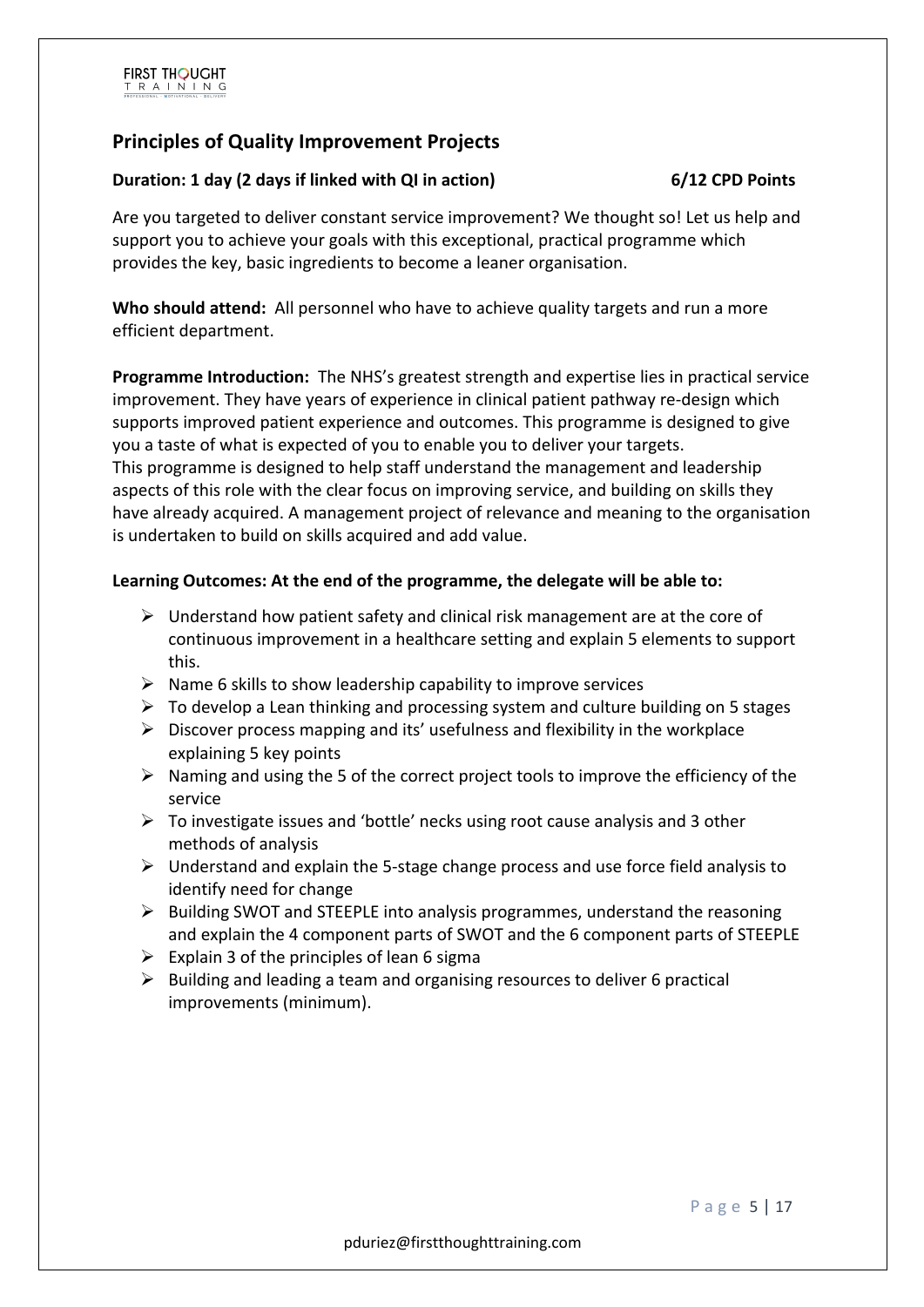

#### **The Programme Includes:**

Introduction, collecting delegate expectations, explanation of agenda

- $\triangleright$  Patient safety and clinical risk
- $\triangleright$  Leaders working with Lean
- $\triangleright$  Developing a lean system and process
- $\triangleright$  Background to Process Mapping
- $\triangleright$  Developing your project
- $\triangleright$  Identifying issues and 'bottle-necks' in your systems
- $\triangleright$  The 5-stage process of change management
- $\triangleright$  Understanding SWOT and STEEPLE as analytical tools
- $\triangleright$  An overview of Six Sigma and modern JIT processes
- $\triangleright$  How to build a project team

Close, check expectations and reflect

#### **Course Benefits:**

By using their own 'live' case study, participants will be able to immediately practice their learning giving it a practical outcome. Delegates will have the opportunity to build real skills and competencies to enhance their career progression

At the close of the workshop, which is very practical in nature, there will be time for reflection and development of an action plan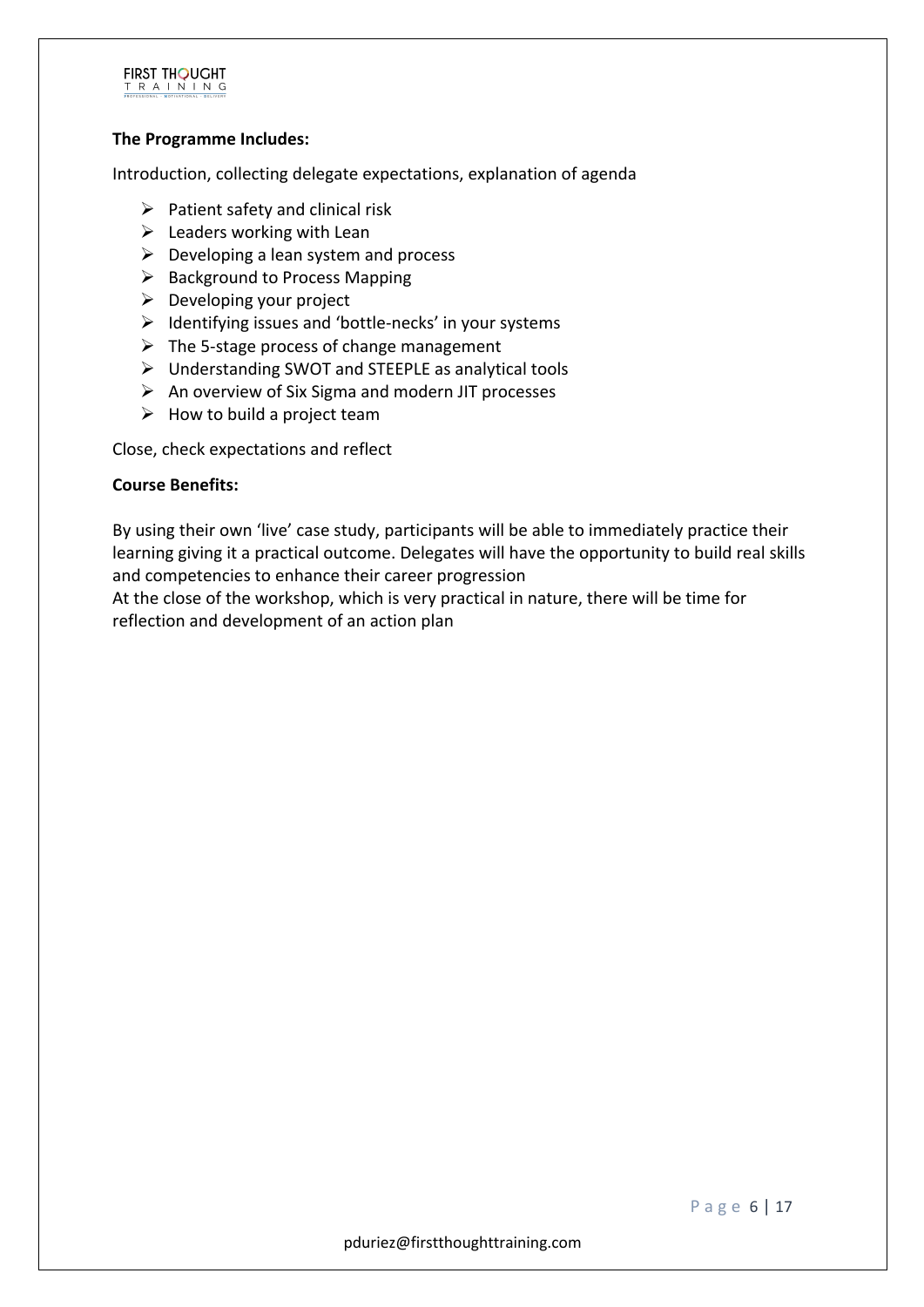# **Quality Improvement in Action**

### **Linked to: Principles of Quality Improvement projects:**

### **Duration 1 Day:** 6 CPD Points

While there are many different definitions of **quality improvement**, the Health Resources and Services Administration (HRSA) defines it as "systematic and continuous **actions** that lead to measurable **improvement** in health care services and the health status of targeted patient groups."

The aim of this programme is to enable delegates who attended the Principles of Quality Improvement to:

- $\triangleright$  Critically evaluate the theoretical background to the concept of improvement science
- $\triangleright$  Develop critical awareness of quality improvement principles, approaches and application to service delivery

#### **Learning Outcomes: At the end of the programme, the delegate will be able to:**

- $\triangleright$  Critically discuss the concept of improvement science
- $\triangleright$  Compare and contrast quality improvement approaches and tools in practice
- $\triangleright$  Critically evaluate the quality improvement journey within the context of their own department / organisation
- $\triangleright$  Critically reflect on the culture of quality improvement in their organisation
- $\triangleright$  Utilise critical reflection of new learning to devise appropriate strategies to deliver quality improvement in practice using existing or new projects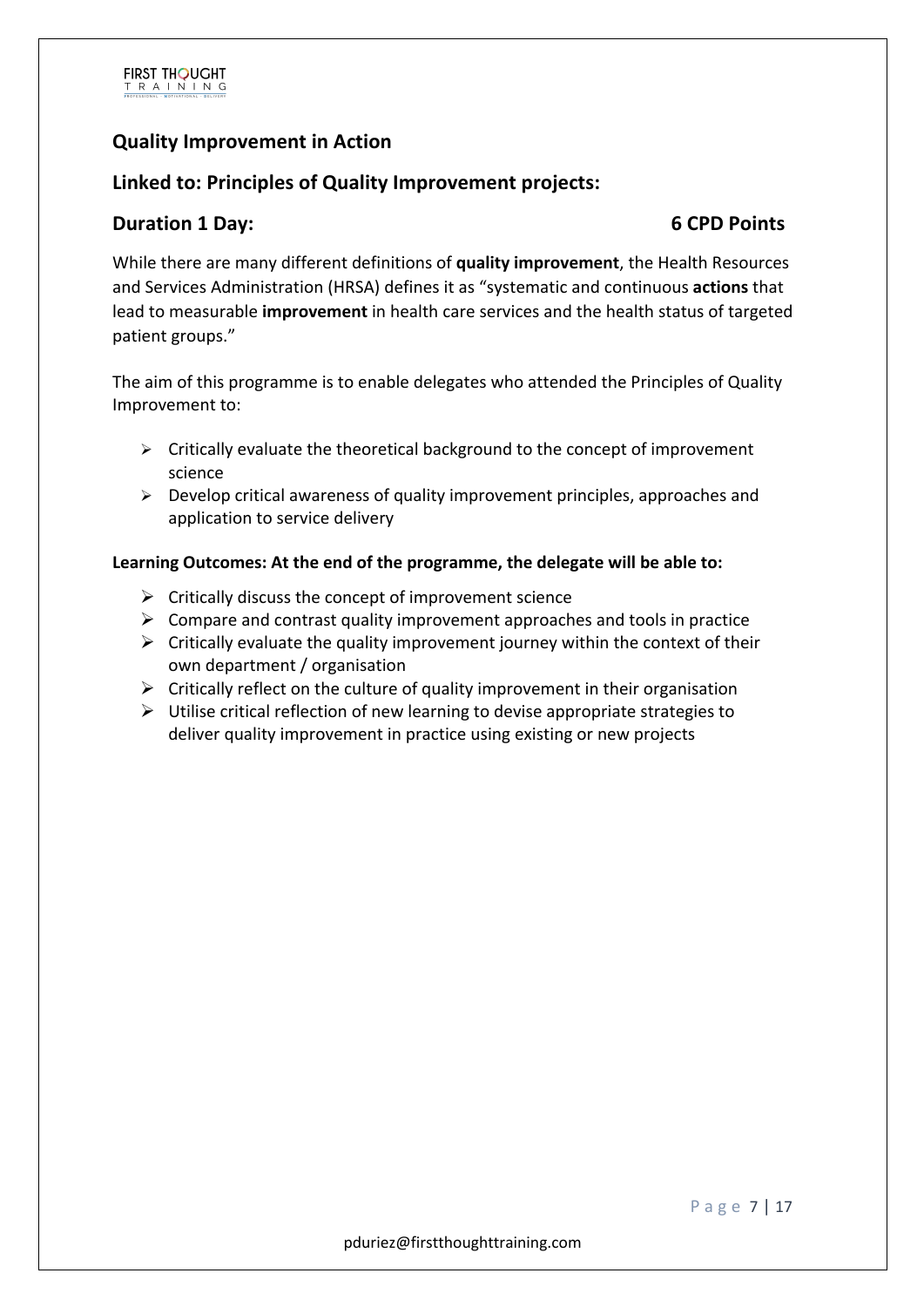# **Finding Balance and Empowering Patients**

#### **Number of Days: 1 CPD points: 6**

**Aim:** To help SAS doctors achieve better balance in their work and home life. The second part of this course will look at how clinicians can empower their patients

**Programme Introduction**: An essential component of any individual's success, whether professional or personal, is achieving a healthy balance between our work and our personal life. This programme will assist delegates to take responsibility and to have the skills to plot a route to achieving a work / life balance that works for them. Delegates will then turn their attention to their patients: we will explore models and skills to empower patients, so they become active participants in their own care to reach self-identified health and wellbeing goals.

### **Learning Outcomes: At the end of the programme, the delegate can:**

- $\triangleright$  Describe the 4 dimensions of a balanced life (Physical, Social, Spiritual, Mental) and why inclusion of each of these is important
- $\triangleright$  Demonstrate The Wheel of Life tool, and how it helps explore our current levels of balance
- $\triangleright$  List 5 of the most common reasons people fail to implement change and strategies to overcome them
- $\triangleright$  Understand the 5 most common barriers to patients feeling empowered
- $\triangleright$  Define and understand the 6 components of Health Coaching
- $\triangleright$  Develop personal skills in self-management education
- $\triangleright$  Understand and utilise the GROW coaching model

#### **The Programme Includes:**

Introductions, Expectations & Key Learning Objectives, Explanation of the Importance of recording Key Learning Points.

Module 1: Achieve better balance in your work and home life:

- $\triangleright$  Defining 'balance'
- $\triangleright$  Identify your personal priority areas & reflect on the current status
- $\triangleright$  Identify your priority areas to change and your personal barriers
- $\triangleright$  The Wheel of life
	- Current level of balance
	- How can it be used
- $\triangleright$  The Grow Model
	- Its effectiveness
	- How can it be used?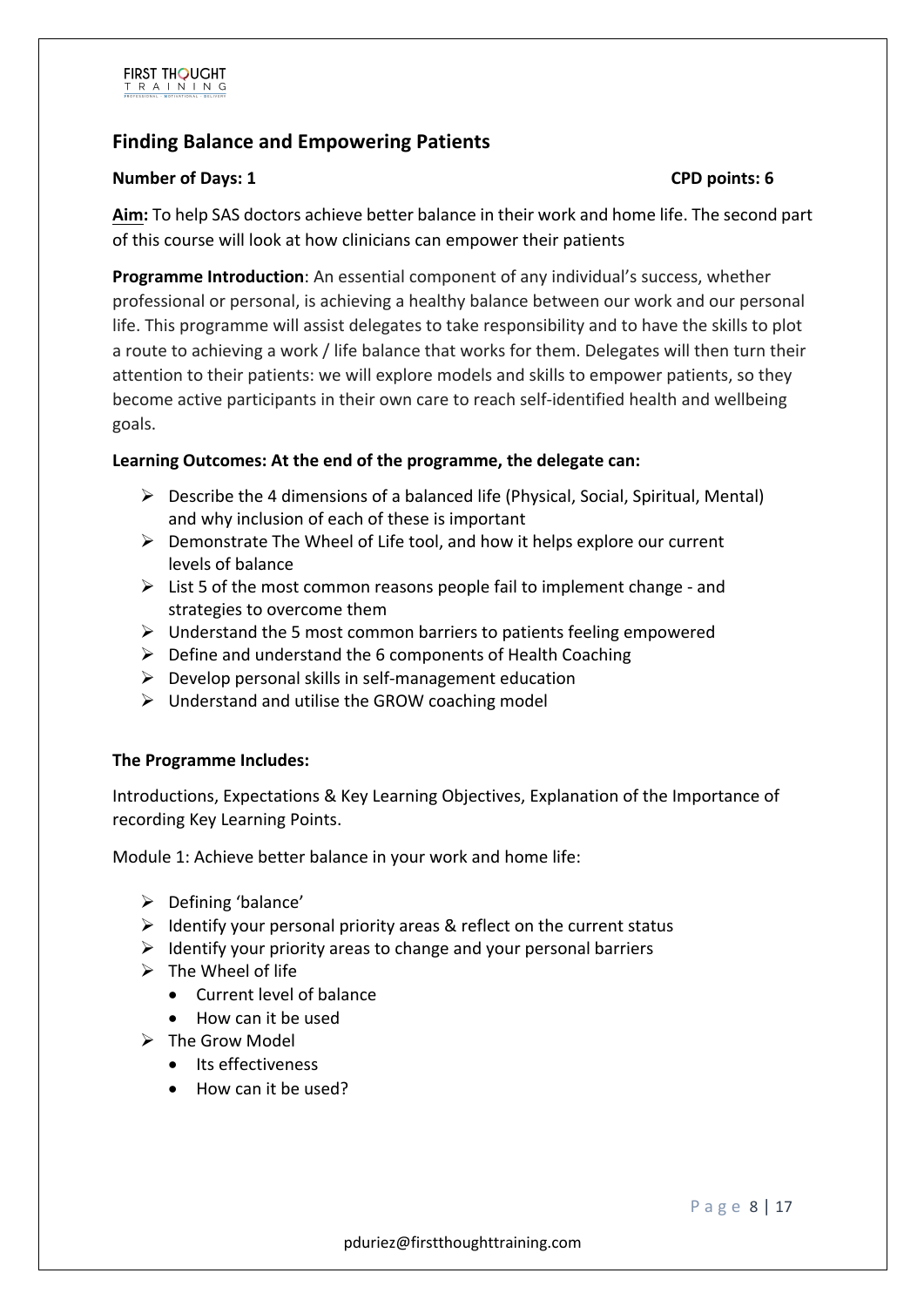#### **FIRST THOUGHT** T R A I N I N G

Module 2: Improve patient outcome by improving patient empowerment"

- $\triangleright$  Why it is important for patients to feel empowered?
- $\triangleright$  Questioning and empathic listening to identify the barriers by the patient
	- Options for overcoming each of the typical barriers
- $\triangleright$  Co-creating an effective and achievable treatment plan with the patient
	- Involvement, Encouragement and Motivation
- $\triangleright$  Creating a realistic action plan to improve balance in both the short and long term
- $\triangleright$  Health Coaching
	- The 6 components
	- Self-Management Education
- $\triangleright$  Communication Skills
	- Respectful and empowering Conversations
	- Shared decision-making techniques
	- Motivation, Self-efficacy, independence, and empowerment
- $\triangleright$  Review Learning Outcomes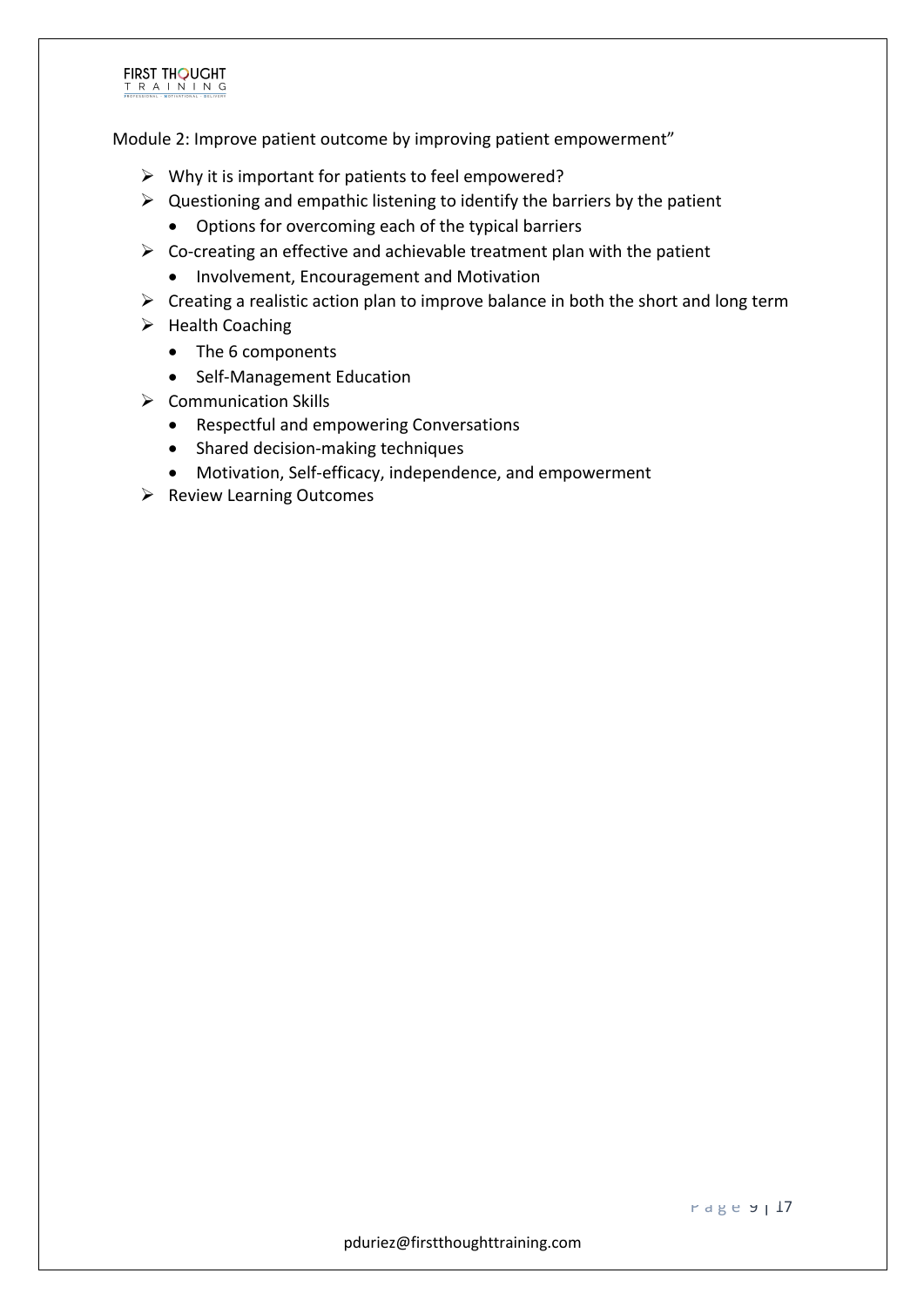# **Well-being, Self-Compassion and Self-Care**

#### **Number of Days: 1 CPD Points: 6**

**Aim:** To offer supportive strategies to promote good mental health for yourself and by extension your colleagues and your patients, thus following the ethos underpinning the vision for compassionate and inclusive leadership within the NHS.

**Programme Introduction**: As the heroes of the Pandemic, healthcare professionals have been under an inordinate amount of stress and pressure. Professor Michael West, a pioneer of compassionate and inclusive leadership within the NHS, has highlighted the significance of self-compassion as a pre-requisite for the ability to extend enhanced compassion to patients and colleagues. We aim to provide some psychoeducation to support you, our healthcare heroes thrive and not just survive the many challenges you face. Delivered by a therapist, this programme seeks to improve your self-awareness, self-care routine and self-compassion with a view to managing stress, preventing burnout and protecting yourselves from vicarious traumatisation.

#### **Learning Outcomes: By the end of the Programme the delegate will be able to**

- $\triangleright$  Identify the four key dimensions of self-care and their significance
- $\triangleright$  Understand the importance of placing value upon your feelings and learn healthy strategies to process them in order to build your emotional resilience.
- $\triangleright$  Identify and challenge 5 unhelpful thought processes you may have
- $\triangleright$  Understand and recognise the signs of stress, burnout and vicarious traumatisation
- $\triangleright$  Describe at least four strategies to support with stress, burnout and vicarious traumatisation
- $\triangleright$  Explain and use 3 grounding techniques to support yourself, your colleagues and your patients in times of emotional overwhelm.

#### **The Programme Includes:**

Introduction, collecting delegate expectations, explanation of agenda

Module 1: Define Self-Care and its importance in the NHS

- $\triangleright$  A look at Research and Statistics
- $\triangleright$  An overview of the 4 dimensions of self-care
- $\triangleright$  Exploring the importance of 'physical' self-care

Module 2: Learning about and understanding 'emotional' self-care

- $\triangleright$  Understanding how to healthily process feelings and emotions
- $\triangleright$  Strategies to support with emotional processing
- $\triangleright$  An exercise to develop insight and understanding

Module 3: Learning about and understanding 'psychological' self-care

- $\triangleright$  5 unhelpful thought processes and how to challenge them
- $\triangleright$  Learning about and understanding 'spiritual' self-care
- $\triangleright$  An exercise to apply these concepts into practice.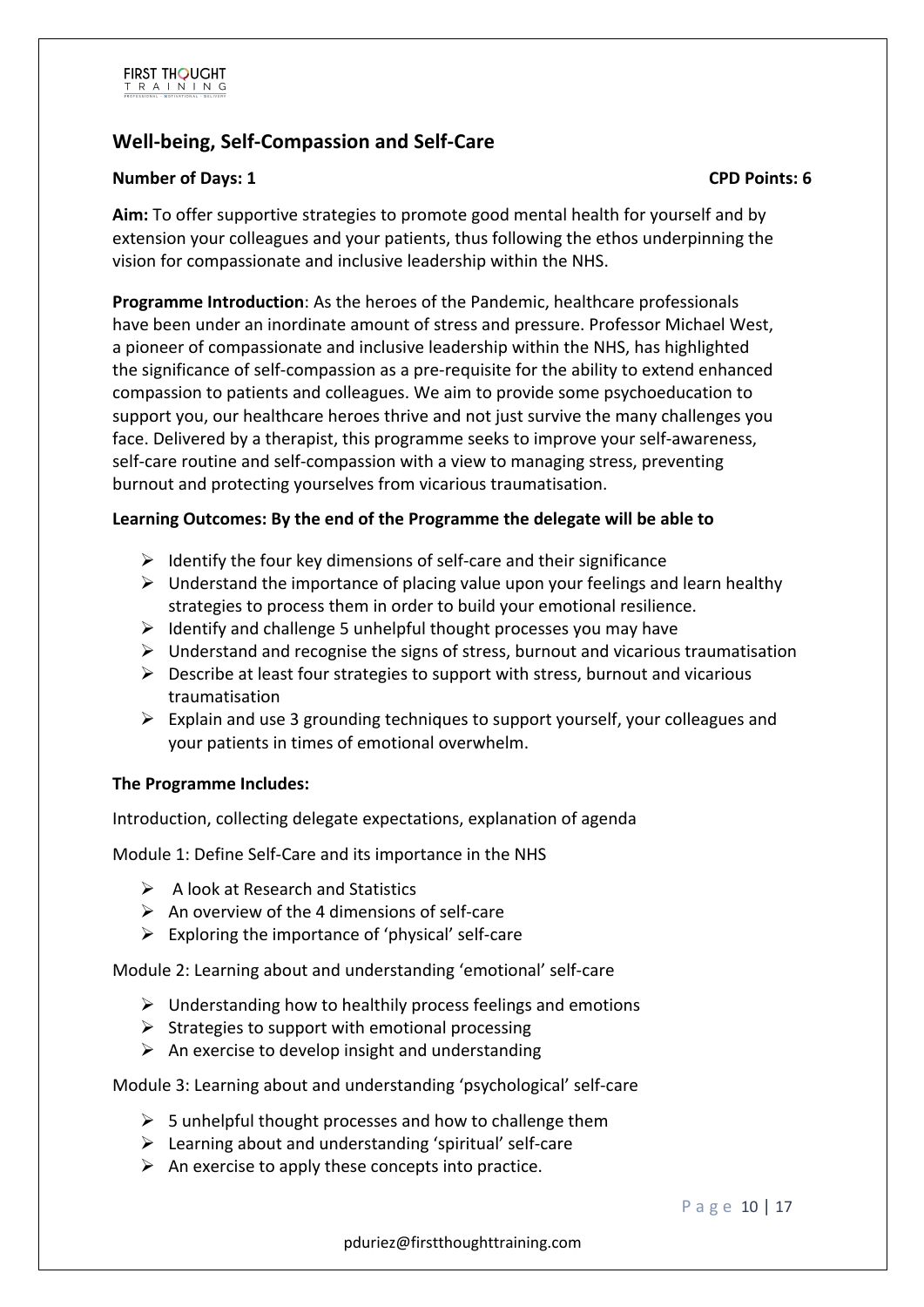

Module 4: Stress and Burnout

- $\triangleright$  Vicarious Traumatisation
- $\triangleright$  Strategies to support stress, burnout and vicarious traumatisation
- $\triangleright$  Three Grounding techniques

**Review learning outcomes and close**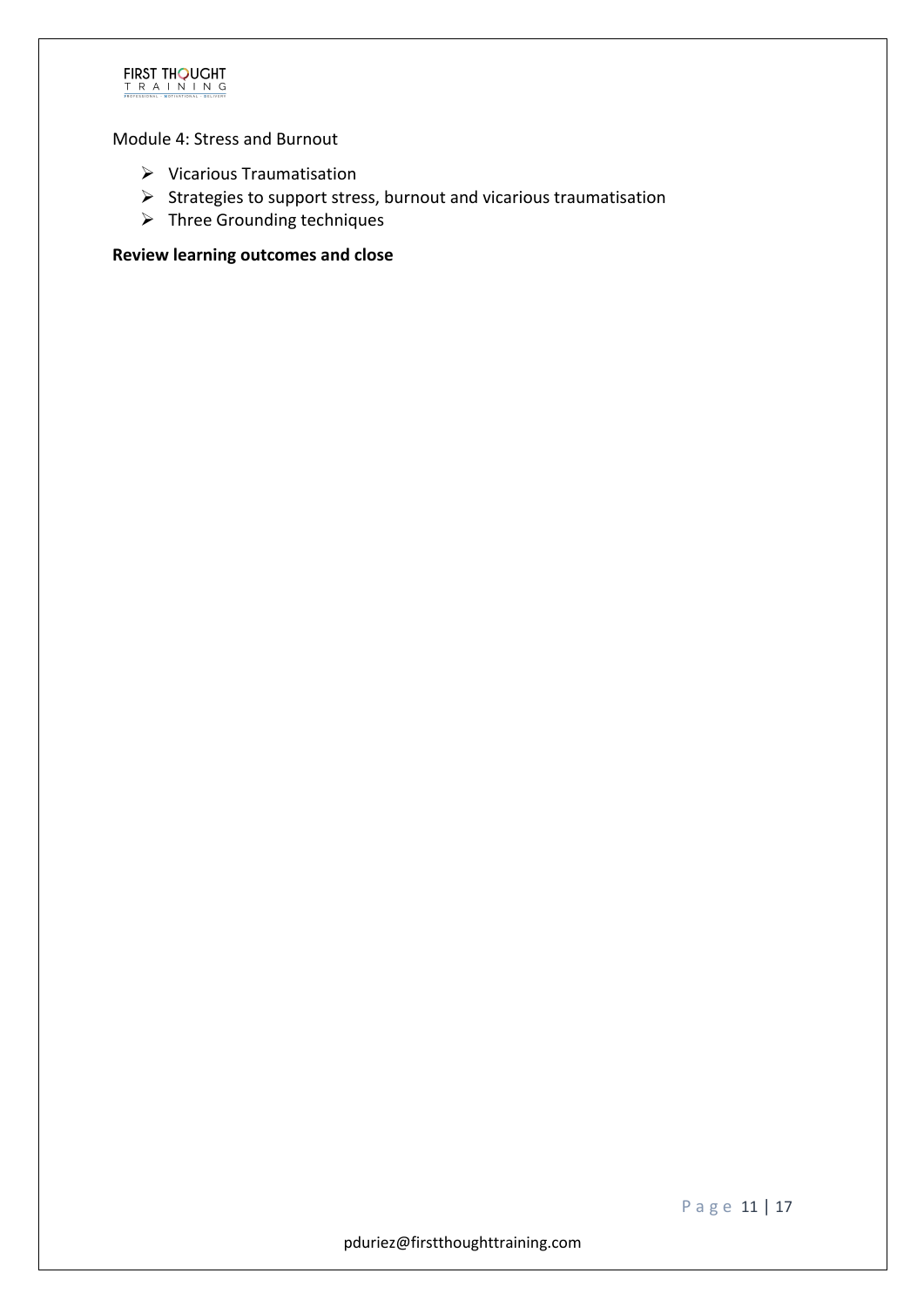# **Facilitation Skills**

#### **Number of days: ½ Day CPD Points: 3**

**Aim:** The aim of this programme is to outline the key qualities of an effective facilitator, to build on current skills and to showcase how good facilitation skills can impact meetings and help achieve optimum results.

**Programme Introduction:** Effective facilitation skills are valuable for anyone who is in charge of a team or coordinating and managing meetings. Facilitation is the skill, of guiding others to solve problems and achieve objectives without simply giving advice or solutions. This programme has been designed to develop participants' facilitation skills and build their confidence when facilitating groups, whilst deepening their understanding of what good facilitation really is.

### **Learning Outcomes: At the end of this programme, the delegate can:**

- $\triangleright$  Describe 4 of the key skills of an effective facilitator
- $\triangleright$  Identify 4 of the key tasks, tools and techniques for effective facilitation
- $\triangleright$  Assess needs & establish aims and 3 meeting objectives
- $\triangleright$  Confront and overcome 3 difficult situations and potential disruptions
- $\triangleright$  Use 3 facilitation skills to achieve optimum results
- $\triangleright$  Evaluate the outcomes of the facilitation process and understand their own facilitation style
- $\triangleright$  Explain 5 tools and techniques that will help them develop their style
- $\triangleright$  Identify how to motivate 4 different learning styles and personality types
- $\triangleright$  Use 4 of their new skills in supporting participants to think clearly and creatively, as well as working together productively
- $\triangleright$  Plan and facilitate a productive discussion and reach an agreement on action

#### **The Programme Includes:**

- $\triangleright$  Introduction, collecting delegate expectations, explanation of agenda
- $\triangleright$  What is facilitation and how does it differ from other meeting skills?
- $\triangleright$  The key skills required to control and motivate the audience
- $\triangleright$  Designing agendas, aims and meeting objectives
	- Planning a productive discussion
	- Reaching an agreement
	- Achieving results
- $\triangleright$  How to deal with difficult situations
- $\triangleright$  Using techniques to distribute questions amongst the audience
- $\triangleright$  Understanding different personality types and learning styles to aid motivation and inter-action
- $\triangleright$  Creating collaboration and engagement on-line
- $\triangleright$  Developing action plans and ways forward

#### **Review Learning Outcomes and close**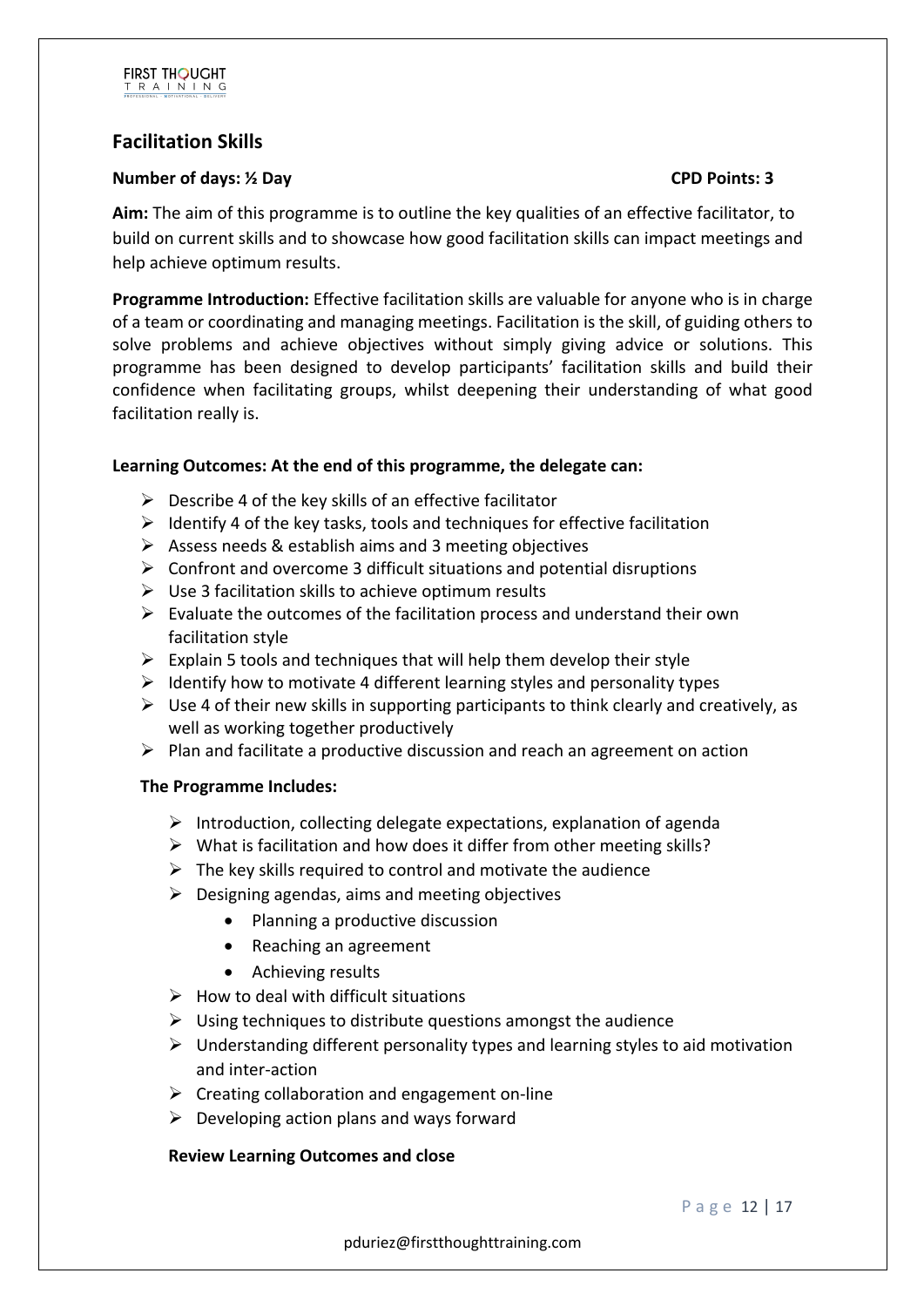# **Reflection and Reflective Writing**

# **Duration: 1 Day 6 CPD Points**

**Overview:** All Doctors (and others working in the Healthcare sector) should regularly reflect on their own performance, their professional values and contribution to any teams in which they work. They should ask for, and be prepared to act on, feedback from colleagues and patients, including via the outcomes of audits, appraisals and performance reviews, and through patient complaints and comments.

Reflective practice should therefore be embedded in your everyday practice in order to provide quality and holistic patient/client care.

#### **Common aims of Reflection:**

- $\triangleright$  To deepen your own understanding of reflective practice and its potential impact on the quality of care delivered
- $\triangleright$  To enhance your personal and professional development particularly within the wider context of the clinical practice setting

**Course Introduction:** A key component of Appraisal and Revalidation is that the process has to be robust and challenging. Within this, the GMC requires Doctors to reflect on their practice and make decisions based around reflection which will help and support their appraisal.

This programme asks the question – 'what is meant by reflection' – and looks at the key skills and competencies needed to ensure the process is thorough.

#### **Learning Outcomes: At the end of this programme, the delegate can:**

- $\triangleright$  Understand and explain the GMC 4 stage process of reflection
- $\triangleright$  State 4 of the advantages of reflection
- $\triangleright$  Explain the 4 GMC Good Medical Practice Domains and link them to Quality Improvement
- $\triangleright$  Name 2 educational events which may be reflected upon
- $\triangleright$  List 5 powerful words which will enhance your writing skills

#### **The Programme includes:**

 $\triangleright$  Welcome, outline agenda and learning outcomes, expectations and introductions

#### **Module 1: What is reflection ?**

• The GMC stages for focussed reflection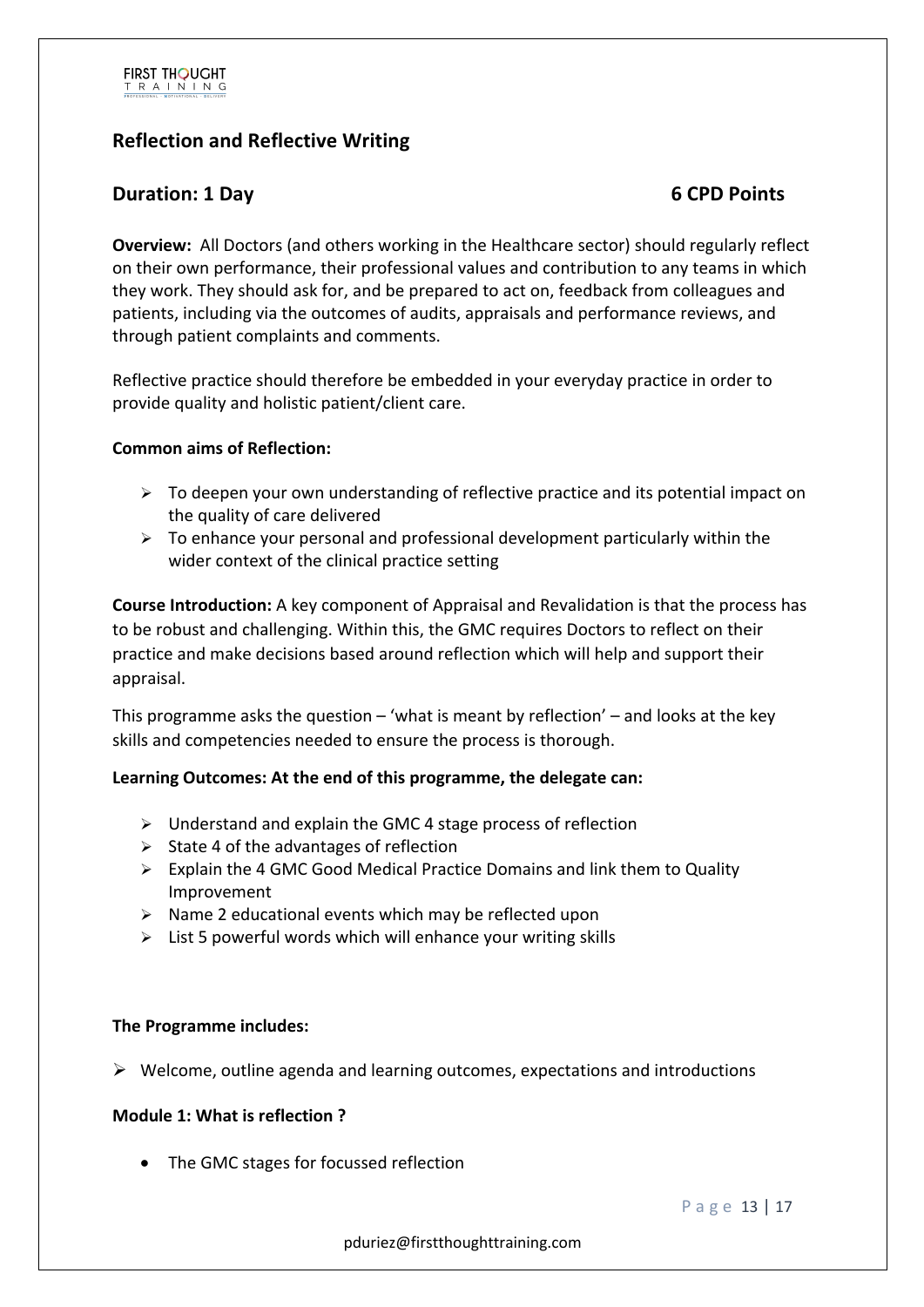#### **FIRST THOUGHT** T R A I N I N G

- Advantages and disadvantages of focussed reflection
- Litigation and reflection
- What the patient should expect ( via the NHS Constitution )

#### **Module 2: What should I be reflecting on?**

The Good Medical Practice Framework and Quality Improvement

- What do we mean by quality improvement?
- Kaizan meaning and practicalities
- Exploring the 4 Domains
- Significant events ( SUI's, near misses, unusual activities )
- Complaints and Compliments
- CPD educational activities
- Colleague and Patient Feedback

#### **Module 3: Effective writing Principles:**

- Feelings and emotions in reflection
- Writing in free hand and up-loading to your portfolio
- Using templates for focus
- Avoiding litigation in your reflection ( GMC guide-lines and recommendations )

#### **Time allotted for practice of writing and presenting Reflections to colleagues**

#### **Module 4: Linking Reflection to:**

- Clinical Governance
- Appraisals
- Job Planning
- PDP's
- Complaints ( statistics and your role in the process )

#### **Close: Action points and plans for reflection.**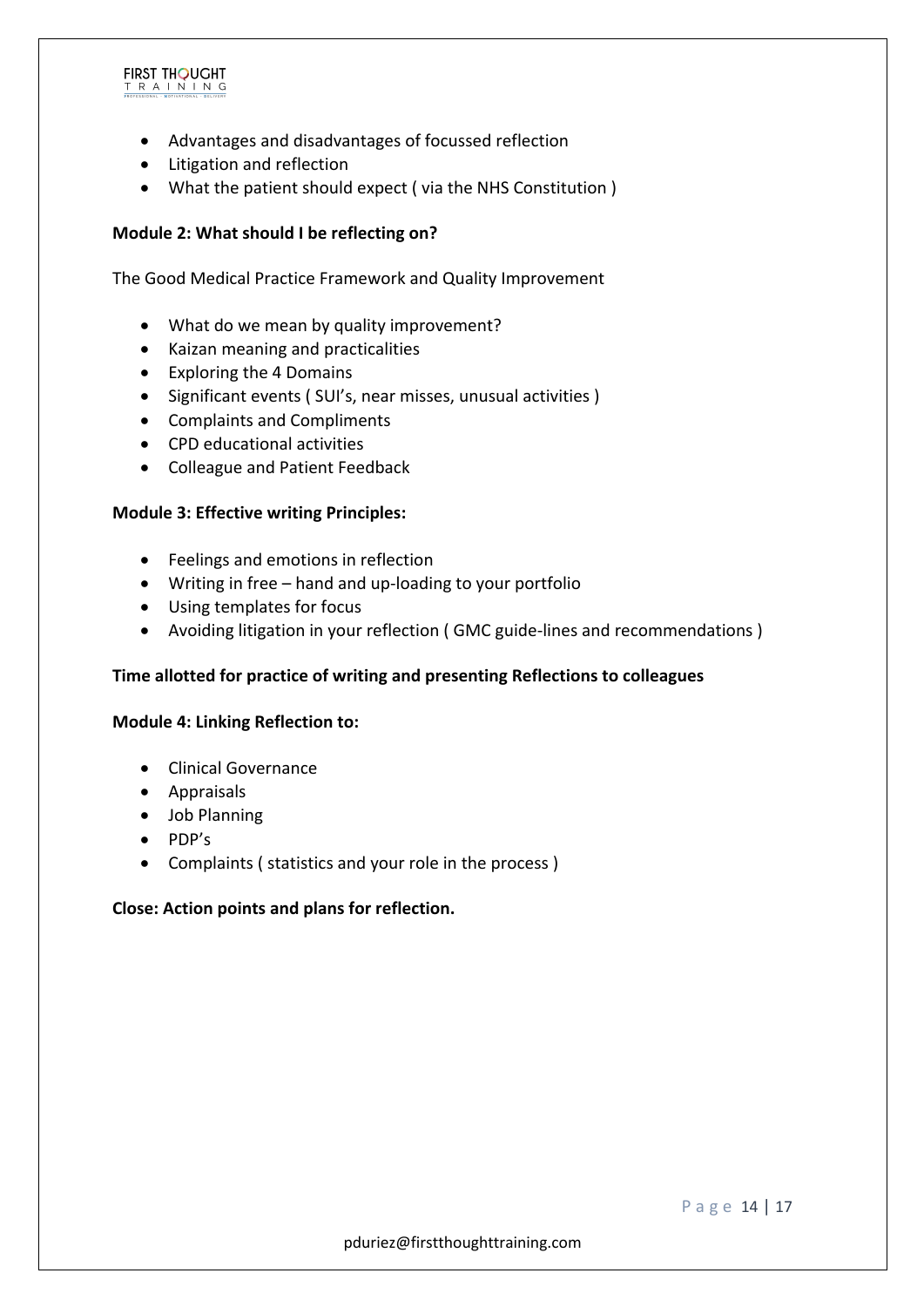

# **Breaking Bad News**

#### **Number of Days: 1 Day CPD Points: 6**

**Programme Introduction:** Having difficult conversations and breaking bad news if often part of a healthcare professionals' role. This Programme will explore how to adapt your own style to suit a variety of personality types and situations that arise when dealing with sensitive or emotional issues, whilst ensuring the news delivered is in a professional, polite, and effective manner.

Delegates will learn how to assert themselves in the most difficult situations and to adapt accordingly even when they may feel under pressure in difficult and uncomfortable situations. The programme will also address how to deal with conflict and resist manipulation.

The programme will be highly interactive with case studies and discussions throughout the programme.

**Learning outcomes:** At the end of the programme, the delegate will be able to:

- Ø Understand and describe 3 different approaches sensitively depending on conversation type.
- $\triangleright$  Understand and describe the 4 behaviours and personality types and when to modulate your language to match
- $\triangleright$  Describe the difference between assertive and aggressive behaviours and define 6 components of assertiveness
- $\triangleright$  Prioritise the 4 different elements of a conversation
- $\triangleright$  Understand their own communication style and how to positively create 4 new behaviours
- $\triangleright$  Describe the 6 component parts of breaking bad news
- $\triangleright$  Prepare to break bad news

### **The Programme Includes:**

Introductions, agenda, learning outcomes and expectations

- $\triangleright$  Misuse of jargon
- $\triangleright$  Sharing of personal experiences
- $\triangleright$  4 behaviours and personality types
- $\triangleright$  Understand how different personalities communicate
	- $\checkmark$  Why this is important when breaking bad news
- $\triangleright$  The different types and choices of conversations

Page 15 | 17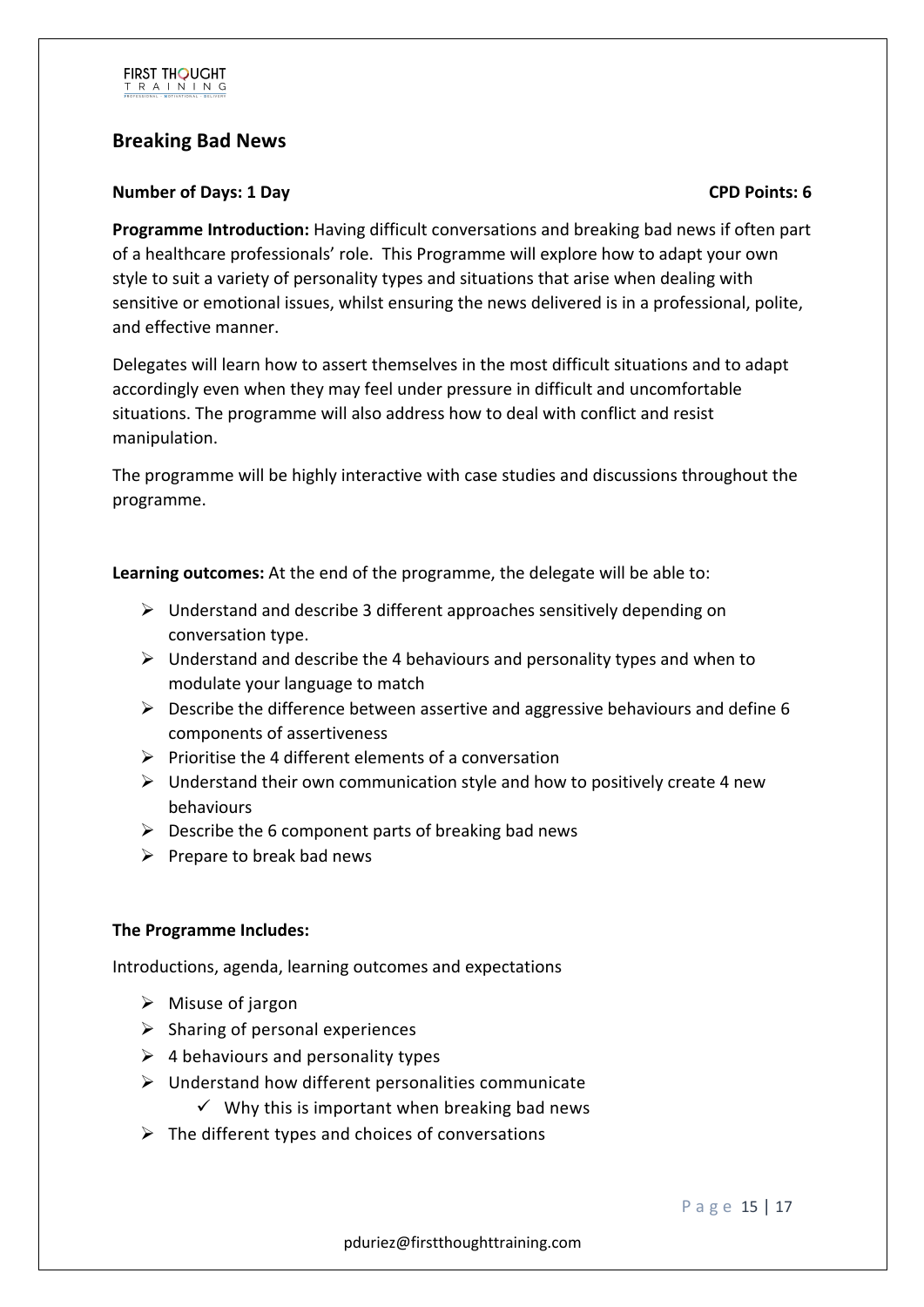

- $\triangleright$  Using Emotional Intelligence
	- $\checkmark$  An Emotional Intelligence overview
	- $\checkmark$  Its importance between healthcare professional, patient and relative
- $\triangleright$  Using questions to ascertain the receptive nature of the recipient
- $\triangleright$  Communicating between/across different languages
	- $\checkmark$  Potential barriers and awareness
	- $\checkmark$  Whole Body Language
- $\triangleright$  Adapting your own personal style depending on situation
- $\triangleright$  The importance of active listening
- $\triangleright$  Breaking the bad news (or sensitive news)
	- $\checkmark$  Conversation examples
	- $\checkmark$  Working with strong emotions
	- $\checkmark$  Exercises
- $\triangleright$  Moving forward and action plan/reflection